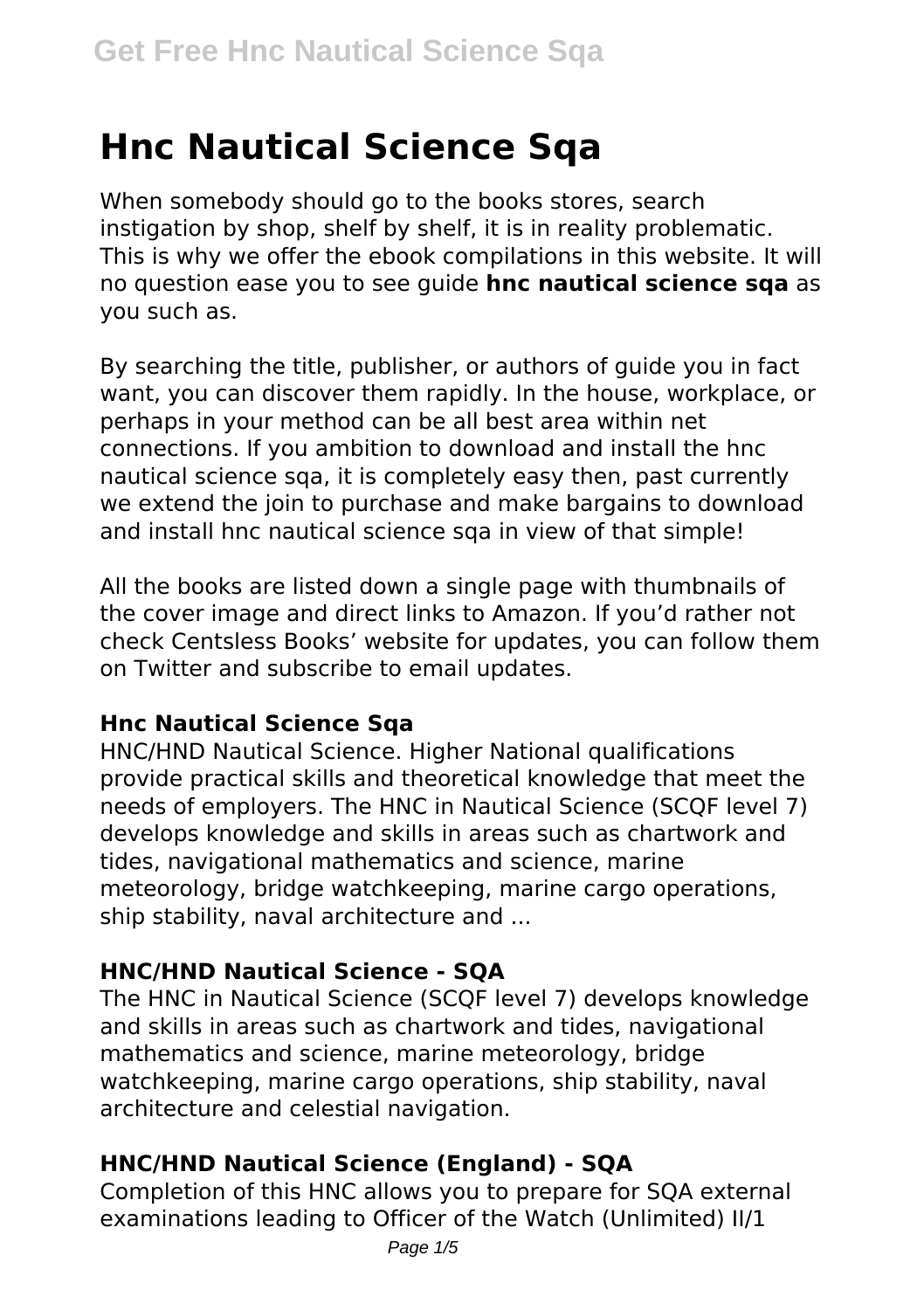Upon gaining the OOW Unlimited Certificate of Competency you will be eligible to progress to the HND Nautical Science at Chief Mate Unlimited level once you have the relevant sea experience specified by the MCA.

# **HNC Nautical Science - North East Scotland College**

Phase 3 - College phase during which the HNC Nautical Science is delivered and MCA SQA written exam preparation and examinations and MCA signals exam are taken. Duration - about 26 weeks. Phase 4 - Sea Service during which practical skills are acquired and MNTB training record book evidence is completed.

# **HNC/HND Nautical Science - Merchant Navy Deck Officer ...**

MCA written examinations in Ship Stability and in Navigation administered by the Scottish Qualifications Authority (SQA). The course is designed so that these examinations are taken during the second term. Human Element Leadership and Management (HELM-M) (if required) Medical Care on Board (if required) MCA oral examination.

# **SQA Chief Mate HND Nautical Science | South Tyneside College**

HNC (Nautical Science) Part 1 unit in Bridge Watchkeeping, Celestial Navigation, Chartwork, Tides and Sailings, Emergency Response and Communications, Cargo Work, Meteorology, Ship Stability, Ship Construction, and Law and Management. Preparation for SQA Navigation, and Stability and Operations papers. Preparation for MCA signals and oral exams.

# **Officer of the Watch (HNC/Exam Route) | Deck training ...**

3 Science (including Life Sciences) 4 Engineering 5 Accountancy 6 Psychology 7 Law 8 Health & Social Policy (Dumfries Campus) 9 Education with Primary Teaching, Religious & Philosophical Education, Technological Education 10 Nursing SQA Higher National Qualifications HNC / HND Entry Requirements

# **SQA Higher National Qualifications HNC / HND Entry ...**

The HNC Nautical Science programme is delivered across 2 semesters. There are three different entry points to the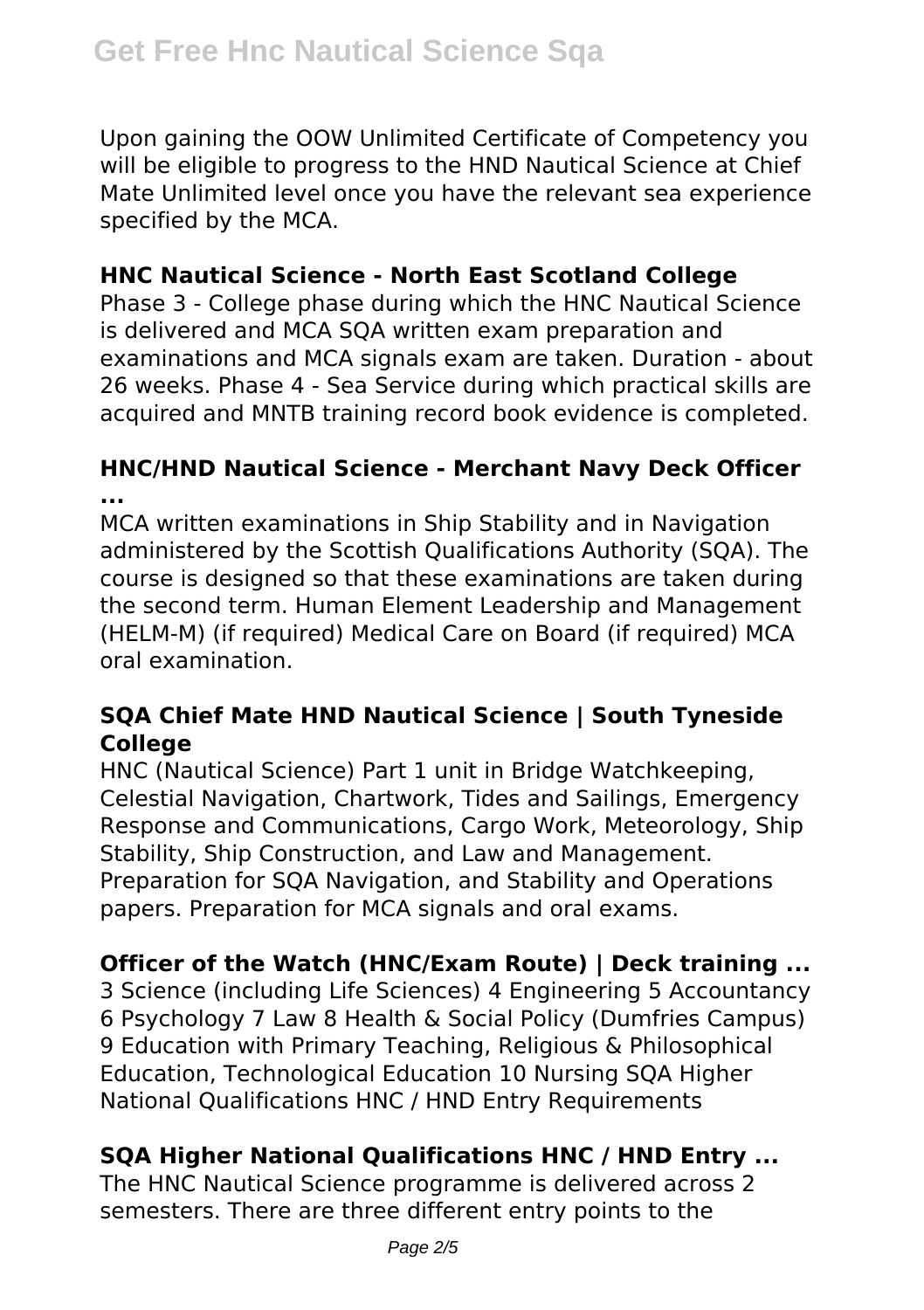programme, September, January and May, which will result in cohorts starting and completing the programme at different points throughout the year, however the

# **Nautical Science HNC**

This course enables candidates to achieve STCW 95 Officer of the Watch certification by the Scottish Qualification Authority (SQA) exam route. Candidates will receive tuition and assessment in HNC (Nautical Science) Part 1 units and NARAS(O) course as well as preparation for the SQA exams and MCA signals and oral exams, and will be expected to engage fully in the learning process and carry out ...

#### **Officer Of The Watch (HNC/Exam Route) for Experienced ...**

Introduction. This blended learning programme leads to the award of a Higher National Diploma (HND) in Nautical Science and fulfills part of the educational and training requirements for a Chief Mate's Unlimited Certificate of Competency.. Blended learning combines self-study with college-based tuition and assessment, making this course ideal for those wanting to work towards the HND while ...

# **Courses - HND Nautical Science (Chief Mate)**

Nautical Science Blended Learning. Chief Mate (Unlimited UK COC) - Advanced Diploma Nautical Science (Blended Learning) (5 years): This qualification comprises the AdD Nautical Science, delivered by blended learning to allow you to work online at your own pace, with practical and formal assessments taking place at the College.

# **Fleetwood Nautical - Blackpool & The Fylde College Campus ...**

Officer of the Watch SQA HNC Nautical Science. Completed 36 months approved sea service, including at least 6 months on Bridge Watchkeeping duties under the supervision of a deck officer. Be able to satisfy the MCA medical requirements.

# **Fleetwood Nautical - Blackpool & The Fylde College Campus ...**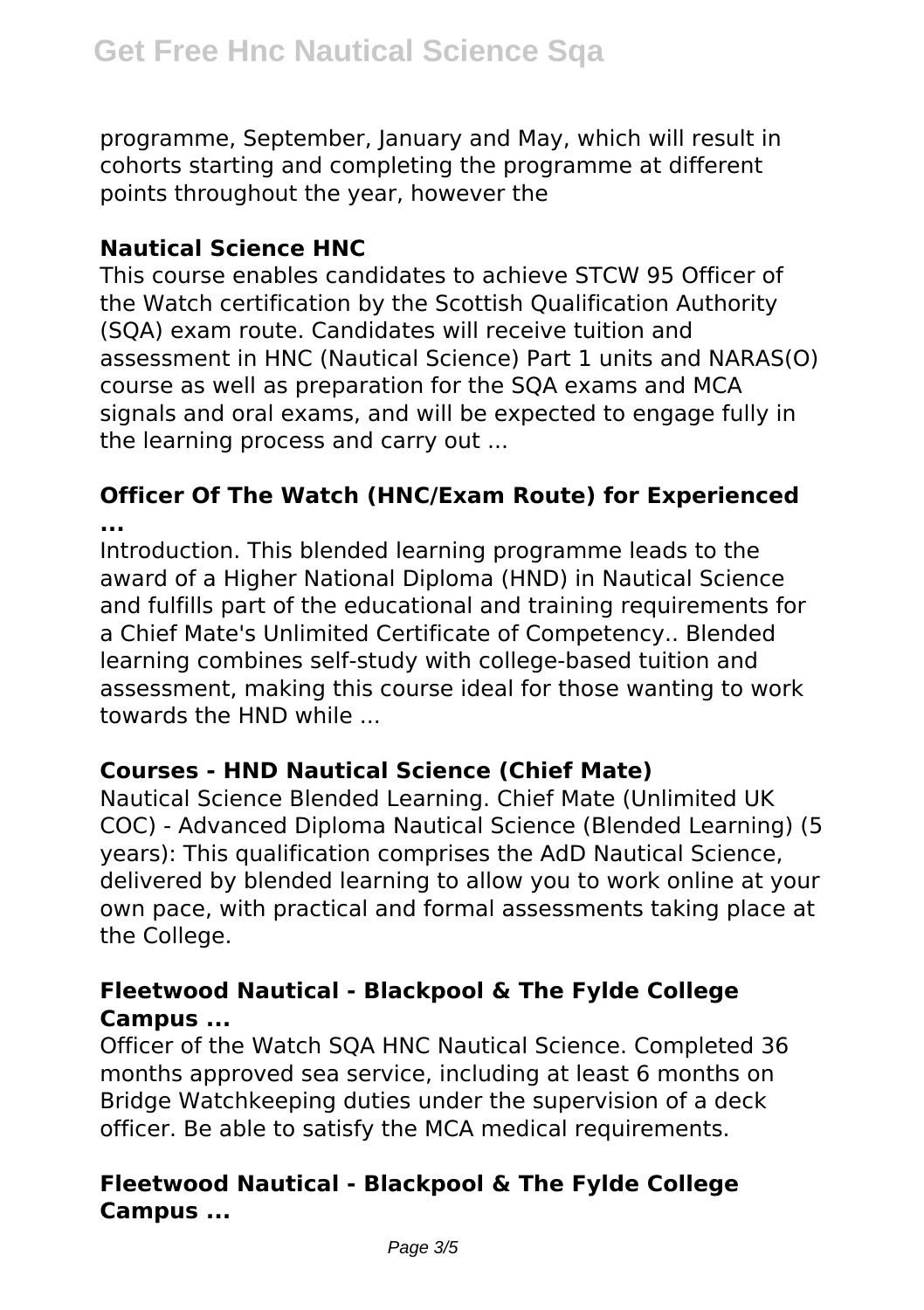Nautical Science HNC. UCAS code 006J Information line 01463 279190

### **HNC Nautical Science**

Location. City Campus. Applications from International Students Welcome. Overview. The HND Computing (Science) is an SQA qualification which aims to meet the challenges of employers seeking qualified learners who can demonstrate knowledge and skills in a range of technology areas.

# **HND Computer Science (SCQF Level 8) 2nd Year Applicants ...**

The course incorporates both the SQA NC Shipping and Maritime Operations and the HNC Nautical Science. The course is fully approved by the UK Maritime and Coastguard Agency (MCA) and the Merchant Navy Training Board.

# **NC Shipping and Maritime Operations (Nautical Science ...**

You will have already gained the academic knowledge required by completing an Advanced Certificate (AdC), previously called Higher National Certificate (HNC), in Nautical Science. The SQA preparation course is available within a 3 year cadetship, either level 3 to AdC or a 3 year AdD programme.

# **Officer of the Watch SQA and Orals exam support**

HNC Nautical Science Graded Unit F13B 34 1 1 x 3 Hour Exam £120.00 \* Total Credits 14 Total Cost 2017 / 18 £1696.00 Important: Please See Below Details Of SQA Registration Fees \* In order to register for the HNC group award you must pay an additional group award registration fee of £112.00. You can pay this at any time during the course of your

# **HNC Nautical Science Blended Learning**

SQA HNC Units. Fleetwood BL HND NSc at MMTI [Archived] Fleetwood BL HNC NSc at MMTI [Archived] HNC (GM7P 15) HND (GM7N 16) VTS Operator – Modules. HM Coastguard. bLearning Nautical Science Student Forum. Maritime Operations Officer (MOO) Senior Maritime Operations Officer (SMOO) New course pages. Nautical Student Society.